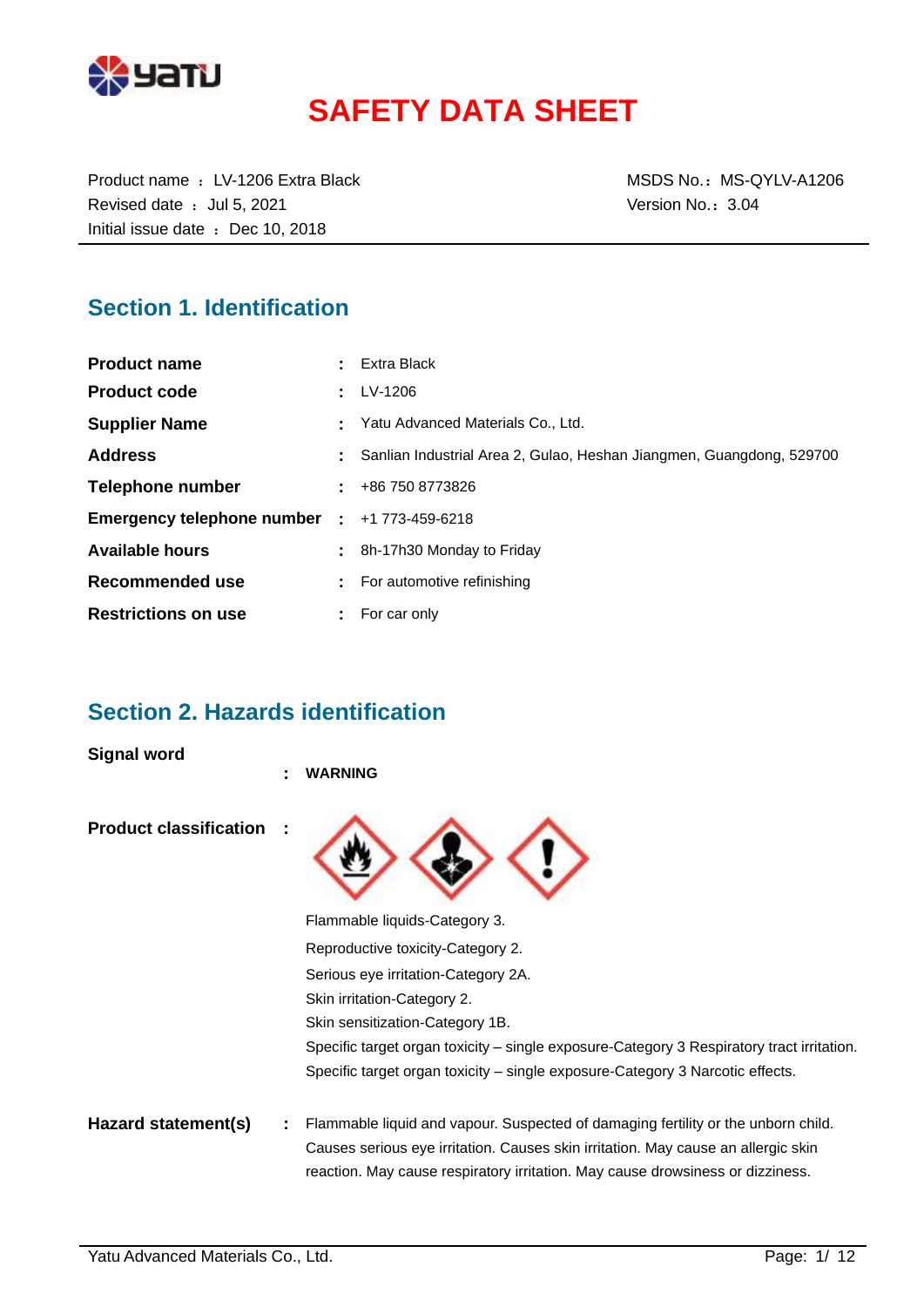#### **Precautionary statement(s)**

**Prevention:** Obtain special instructions before use. Do not handle until all safety precautions have been read and understood. Keep away from heat,hot surfaces, sparks, open flames and other ignition sources. No smoking. Keep container tightly closed. For large container, ground and bond container and receiving equipment. Use explosion-proof electrical, ventilating and lightning equipment. Use non-sparking tools. Take action to prevent static discharges. Avoid breathing mist, vapours, and spray. Wash hands thoroughly after handling and any other part of the body that may have been exposed to the product. Use only outdoors or in a well-ventilated area. Wear protective gloves, protective clothing, eye and face protection. Contaminated work clothing should not be allowed out of the workplace.

**Response:** In case of fire: Use an appropriate extinguisher. IF ON SKIN (or hair): Take off immediately all contaminated clothing and wash it beforereuse. Rinse skin with water or shower. If skin irritation or a rash occurs: Get medical advice.IF IN EYES: Rinse cautiously with water for severalminutes. Remove contact lenses if present and easy to do. Continue rinsing. If eye irritation persists: Get medical advice. IF INHALED: Remove personto fresh air and keep comfortable for breathing. Call a POISON CENTER ou doctor if you feel unwell. IF exposed or concerned: Get medical advice.

**Storage:** Store in a well ventilated place. Keep container tightly closed. Keep cool. Store locked up.

**Disposal:** Dispose of contents/container in accordance with local, regional, national and/or international regulations in force.

**Other hazards:** Moderately toxic by intravenous, intraperitoneal route and subcutaneous routes.

See toxicological information, section 11.

### **Section 3. Composition/information on ingredients**

| Substance/mixture |               | Mixture<br>٠                |                     |
|-------------------|---------------|-----------------------------|---------------------|
| No.               | CAS No.       | Common name and synonyms    | Concentration (W/W) |
|                   | $98 - 56 - 6$ | para-Chlorobenzotrifluoride | 20.15               |
| ົ                 | 67-64-1       | Acetone                     | 3.65                |
| 3                 | 79-20-9       | Methyl acetate              | 5.5                 |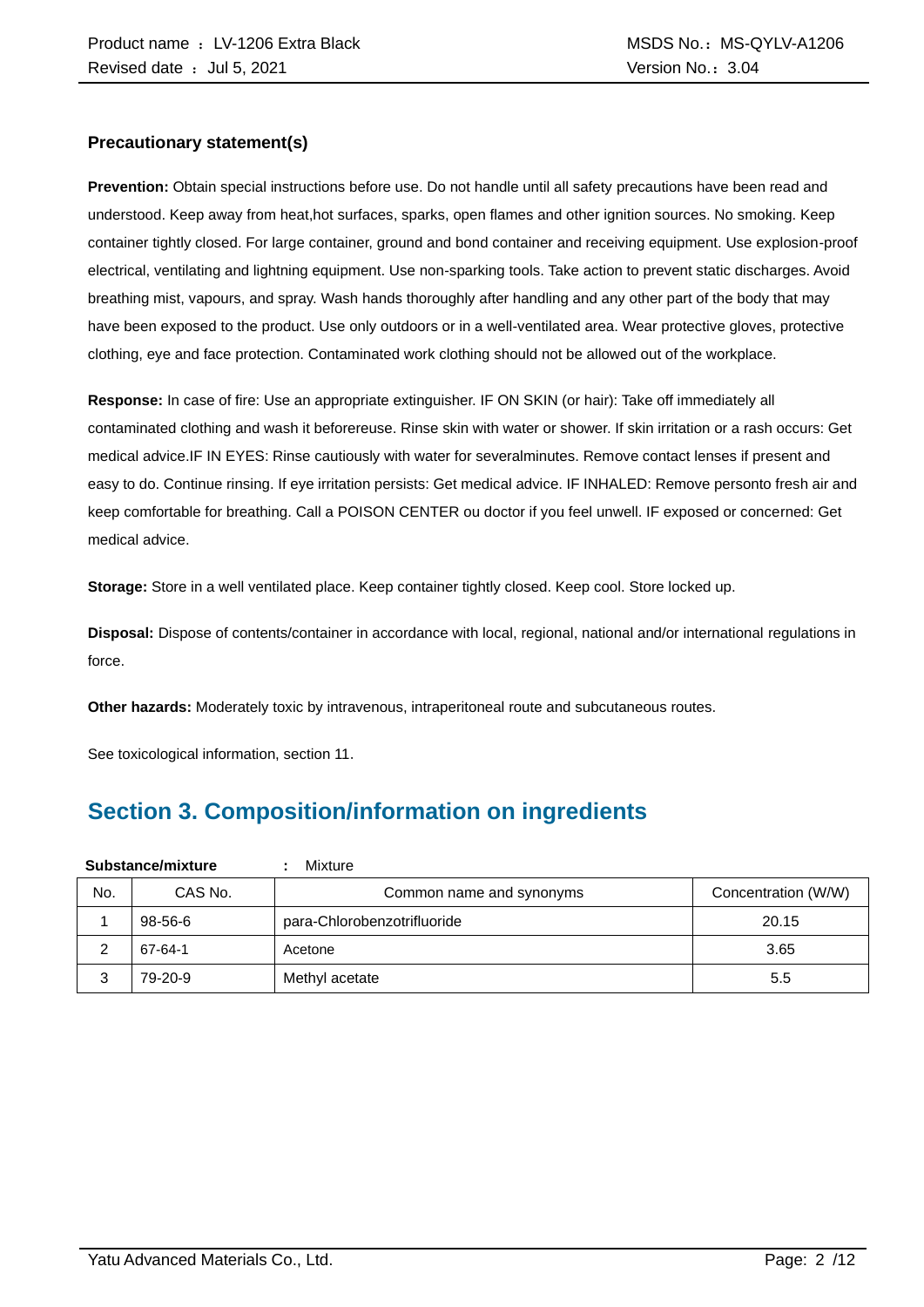### **Section 4. First aid measures**

**If swallowed, irritation, any type of overexposure or symptoms of overexposure occur during use of the product or persists after use, immediately contact a POISON CENTER, an EMERGENCY ROOM or a PHYSICIAN; ensure that the product safety data sheet is available.**

**Eye contact:** Check for and remove any contact lenses. Immediately flush eyes with plenty of water for at least 15 minutes, occasionally lifting theupper and lower eyelids. Get medical attention immediately.

**Skin contact:** In case of contact, immediately flush skin with plenty of water for at least 15 minutes while removing contaminated clothing and shoes.Wash clothing before reuse. Clean shoes thoroughly before reuse. Get medical attention immediately.

**Inhalation:** Move exposed person to fresh air. Keep this person warm and lying down. Loosen tight clothing such as a collar, tie, belt or waistband. Ifnot breathing, if breathing is irregular or if respiratory arrest occurs, provide artificial respiration or oxygen by trained personnel. Get medical attention immediately.

**Ingestion:** Wash out mouth with water. Do not induce vomiting unless directed to do so by medical personnel. Never give anything by mouth to anunconscious person. Get medical attention immediately.

**Symptoms:** This product is irritating to skin, eyes, respiratory and digestive tracts. The severity of symptoms can vary depending on the exposureconditions (contact time, product concentration, etc.). The worker may also develop cutaneous hypersensitivity. Cough, breathing pain, eye redness. Redness, flaking and cracking of the skin. Inhalation of high concentrations may cause headache, nausea, vomiting, dizziness, incoordination, confusion, stupor, drowsiness and death.

**Effects (acute or delayed):** This product is a serious irritant that may cause reversible damages to the cornea. May cause skin sensitization. Maycause skin irritation. Following repeated or prolonged contact, it has a degreasing effect on the skin. Can cause depression of the central nervous system. May cause kidney damage. Inhalation of high concentrations vapors can cause narcotic effect. Studies suggest the possibility of an increase in congenital malformations.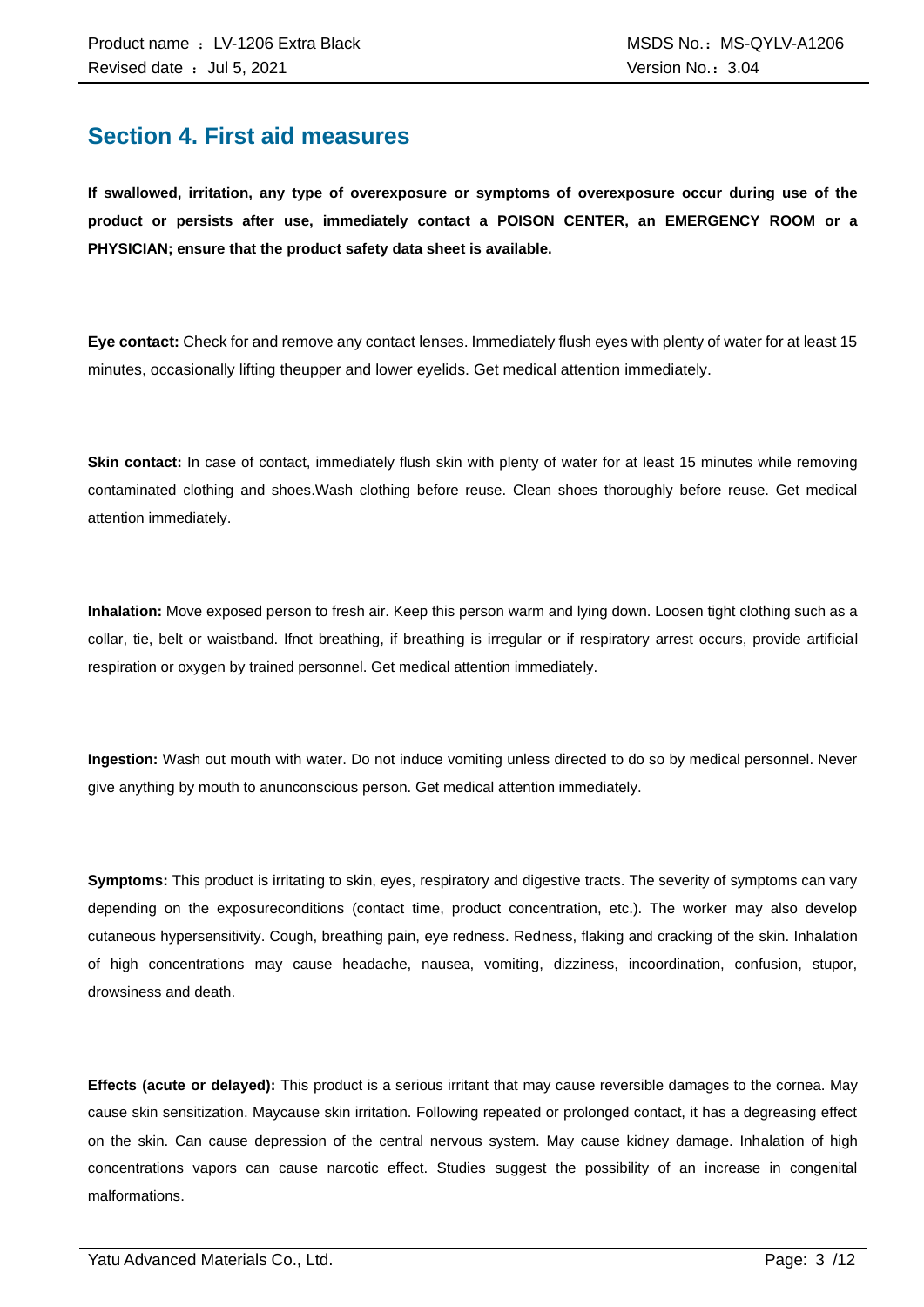**Immediate medical attention and special treatment:** No specific treatment. Treat symptomatically. Contact poison treatment specialist immediatelyif large quantities have been ingested or inhaled.

### **Section 5. Fire-fighting measures**

**Suitable extinguishing media:** Use dry chemical, CO<sub>2</sub>, water spray (fog) or foam.

**Unsuitable extinguishing media:** Jets of water can facilitate the spread of fire.

**Specific hazards arising from the hazardous product:** Flammable. Vapors may form explosive mixtures with air. The vapors are heavier than airand may travel to an ignition source.

**Hazardous combustion products:** Carbon monoxide and dioxide. Aldehydes. Carboxylic acids.

**Special protective equipment and precautions for fire-fighters:** Fire-fighters should wear appropriate protective equipment and self-containedbreathing apparatus (SCBA) with a full face-piece operated in positive pressure mode.

### **Section 6. Accidental release measures**

**Personal precautions:** No action shall be taken involving any personal risk or without suitable training. Evacuate surrounding areas. Keepunnecessary and unprotected personnel from entering. Do not touch or walk through spilled material. Shut off all ignition sources. No flares, smoking or flames in hazard area. Avoid breathing vapor or mist. Provide adequate ventilation. Wear appropriate respirator when ventilation is inadequate. Put on appropriate personal protective equipment (see Section 8).

**Protective equipment and emergency procedures:** Avoid dispersal of spilled material and runoff and contact with soil, waterways, drains andsewers. Inform the relevant authorities if the product has caused environmental pollution (sewers, waterways, soil or air).

**Methods and materials for containment and cleaning up:** Stop leak if without risk. Move containers from spill area. Dilute with water and mop up ifwater-soluble. Alternatively, or if water-insoluble, absorb with an inert dry material and place in an appropriate waste disposal container. Use spark-proof tools and explosionproof equipment. Dispose of via a licensed waste disposal contractor.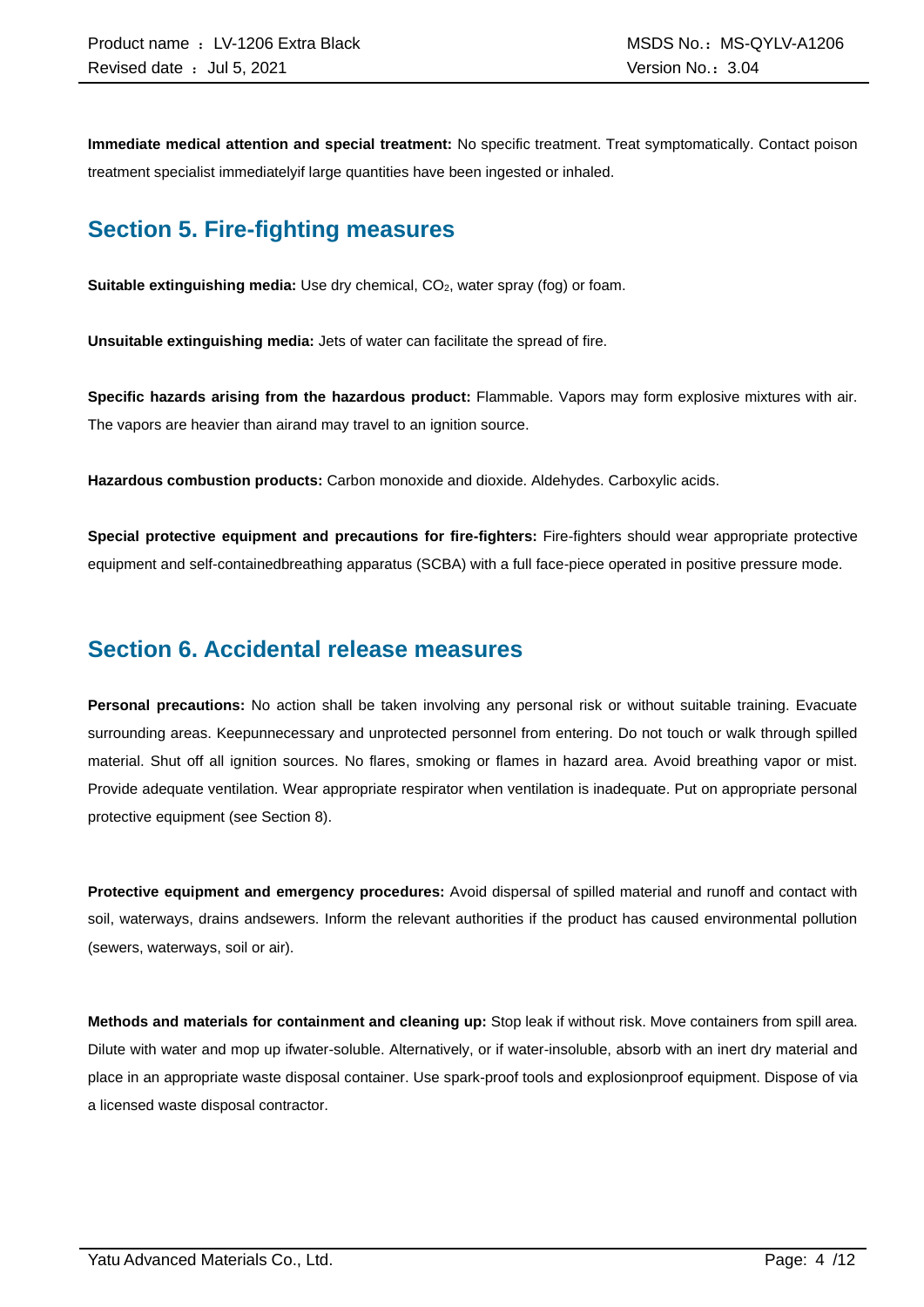### **Section 7. Handling and storage**

**Precautions for safe handling:** Put on appropriate personal protective equipment (see Section 8). Eating, drinking and smoking should be prohibitedin areas where this material is handled, stored and processed. Workers should wash hands and face before eating, drinking and smoking. Remove contaminated clothing and protective equipment before entering eating areas. Avoid exposure - obtain special instructions before use. Avoid contact with eyes, skin and clothing. Do not ingest. Avoid breathing vapor or mist. Use only with adequate ventilation. Wear appropriate respirator when ventilation is inadequate. Do not enter storage areas and confined spaces unless adequately ventilated. Keep in the original container or an approved alternative made from a compatible material, kept tightly closed when not in use. Store and use away from heat, sparks, open flame or any other ignition source. Use explosion-proof electrical (ventilating, lighting and material handling) equipment. Use non-sparking tools. Take precautionary measures against electrostatic discharges. To avoid fire or explosion, dissipate static electricity during transfer by grounding and bonding containers and equipment before transferring material. Empty containers retain product residue and can be hazardous. Do not reuse container.

**Conditions for safe storage:** Store in accordance with local regulations. Store in a segregated and approved area. Store in original containerprotected from direct sunlight in a dry, cool and well-ventilated area, away from incompatible materials (see section 10) and food and drink. Eliminate all ignition sources. Separate from oxidizing materials. Keep container tightly closed and sealed until ready for use. Containers that have been opened must be carefully resealed and kept upright to prevent leakage. Do not store in unlabeled containers. Use appropriate containment to avoid environmental contamination.

**Incompatibility:** Strong oxidizing agents. Chlorinated products. Oxidizers. Strong bases and Ammonia.

### **Section 8. Exposure controls/personal protection**

| No. | CAS No.       | Common name and synonyms    | IDHL mg/m $3$ | TWA mg/m $3$  | $STEL$ mg/m <sup>3</sup> | CEIL mg/m <sup>3</sup> |
|-----|---------------|-----------------------------|---------------|---------------|--------------------------|------------------------|
|     | $98 - 56 - 6$ | para-Chlorobenzotrifluoride | Not available | Not available | Not available            | Not available          |
|     | 67-64-1       | Acetone                     | 5938          | 1190          | 2380                     | Not available          |
|     | 79-20-9       | Methyl acetate              | 3100          | 606           | 757                      | Not available          |

IDHL: Immediately Dangerous to Life or Health Concentrations

TWA : Time Weighted Average

STEL: Short -Term Exposure Limit

CEIL: Ceiling Limit

**Appropriate engineering controls:** Use only with adequate ventilation. Use process enclosures, local exhaust ventilation or other engineeringcontrols to keep worker exposure to airborne contaminants below any recommended or statutory limits. The engineering controls also need to keep gas, vapor or dust concentrations below any lower explosive limits. Use explosion-proof ventilation equipment.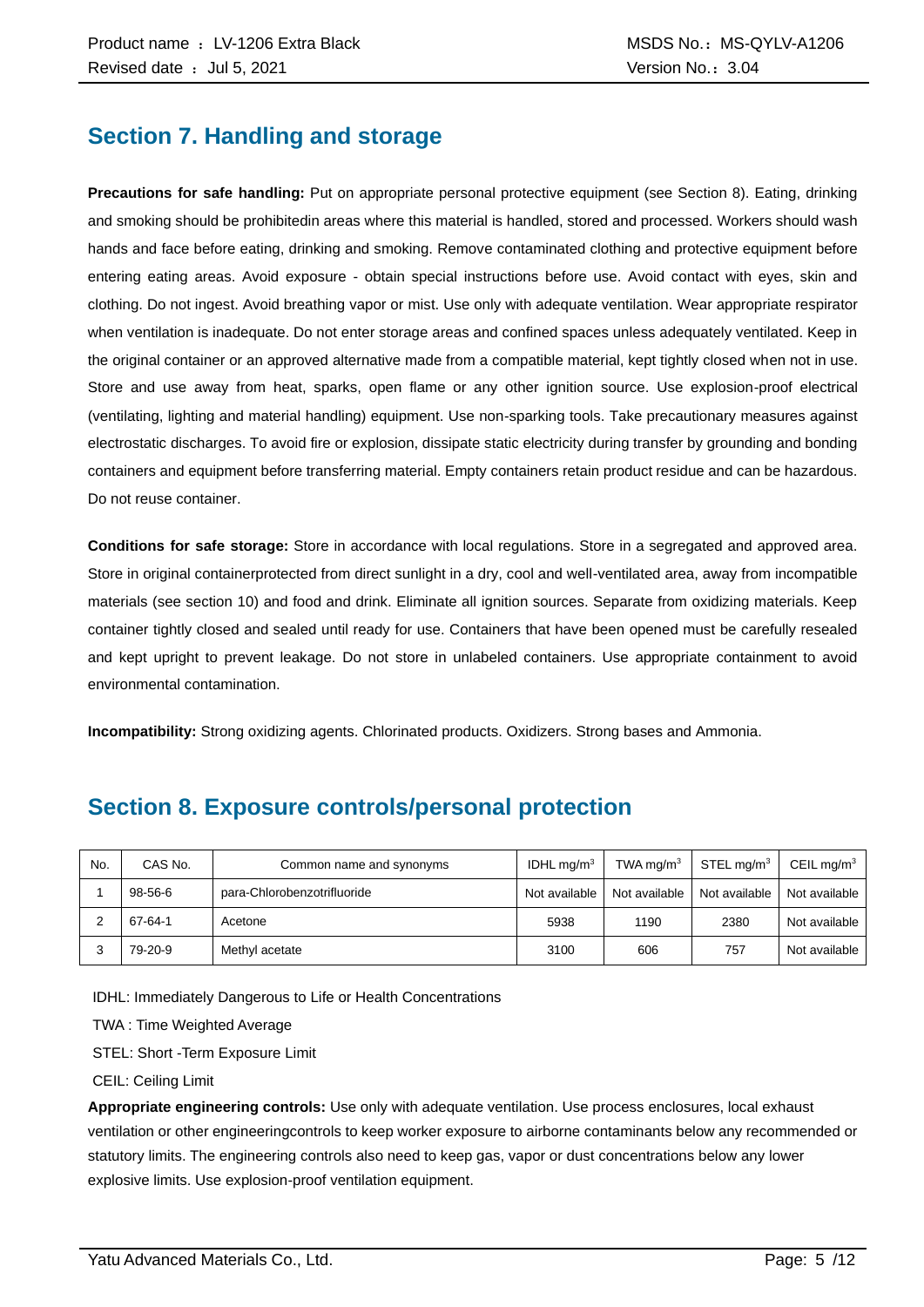**Individual protection measures:** Wash hands, forearms and face thoroughly after handling chemical products, before eating, smoking and using thelavatory and at the end of the working period. Appropriate techniques should be used to remove potentially contaminated clothing. Wash contaminated clothing before reusing. Ensure that eyewash stations and safety showers are close to the workstation location.

**Eyes:** DO NOT WEAR CONTACT LENSES Wear anti-splash safety goggles.

**Hands:** Chemical-resistant, impervious gloves complying with an approved standard should be worn at all times when handling chemical products if arisk assessment indicates this is necessary. Considering the parameters specified by the glove manufacturer, check during use that the gloves are still retaining their protective properties.

**Respiratory:** If workers are exposed to concentrations above the exposure limit, they must use appropriate, certified respirators. Use a properly fitted,air-purifying or air-fed respirator complying with an approved standard if a risk assessment indicates this is necessary. Respirator selection must be based on known or anticipated exposure levels, the hazards of the product and the safe working limits of the selected respirator.

**Others:** Wear protective clothing with long sleeves and appropriate safety shoes at all times.

### **Section 9. Physical and chemical properties**

| <b>Physical state</b>                   | Liquid                                              |
|-----------------------------------------|-----------------------------------------------------|
| <b>Colour</b>                           | Extra Black                                         |
| Odour                                   | Solvent                                             |
| <b>Odour threshold</b>                  | Not available                                       |
| pH                                      | Not available                                       |
| <b>Melting/Freezing point</b>           | $-34$ °C (-29.2 °F)                                 |
| Initial boiling point/boiling range     | >60 °C (140 °F)                                     |
| Flash point (closed cup)                | 28°C (82.4°F)                                       |
| Lower flammable/explosive limit         | 2.5% at 25 °C                                       |
| Upper flammable/explosive limit         | 12.8% at 25 °C                                      |
| <b>Auto-ignition temperature</b>        | >400 °C (752 °F)                                    |
| <b>Evaporation rate</b>                 | Not available                                       |
| Vapor pressure                          | Not available                                       |
| Vapor density                           | $> 1$ (air=1)                                       |
| <b>Specific gravity</b>                 | 1.048 kg/L at 20 $^{\circ}$ C (water = 1)           |
| Solubility in water                     | Insoluble                                           |
| Partition coefficient - n-octanol/water | Not available                                       |
| <b>Decomposition temperature</b>        | >150 °C (302 °F)                                    |
| <b>Kinematic viscosity</b>              | >20.5 mm <sup>2</sup> /s (at 40 °C)                 |
| <b>Regulatory VOC (use state)</b>       | 2.042-2.125 lbs/gal minus water and exempt solvents |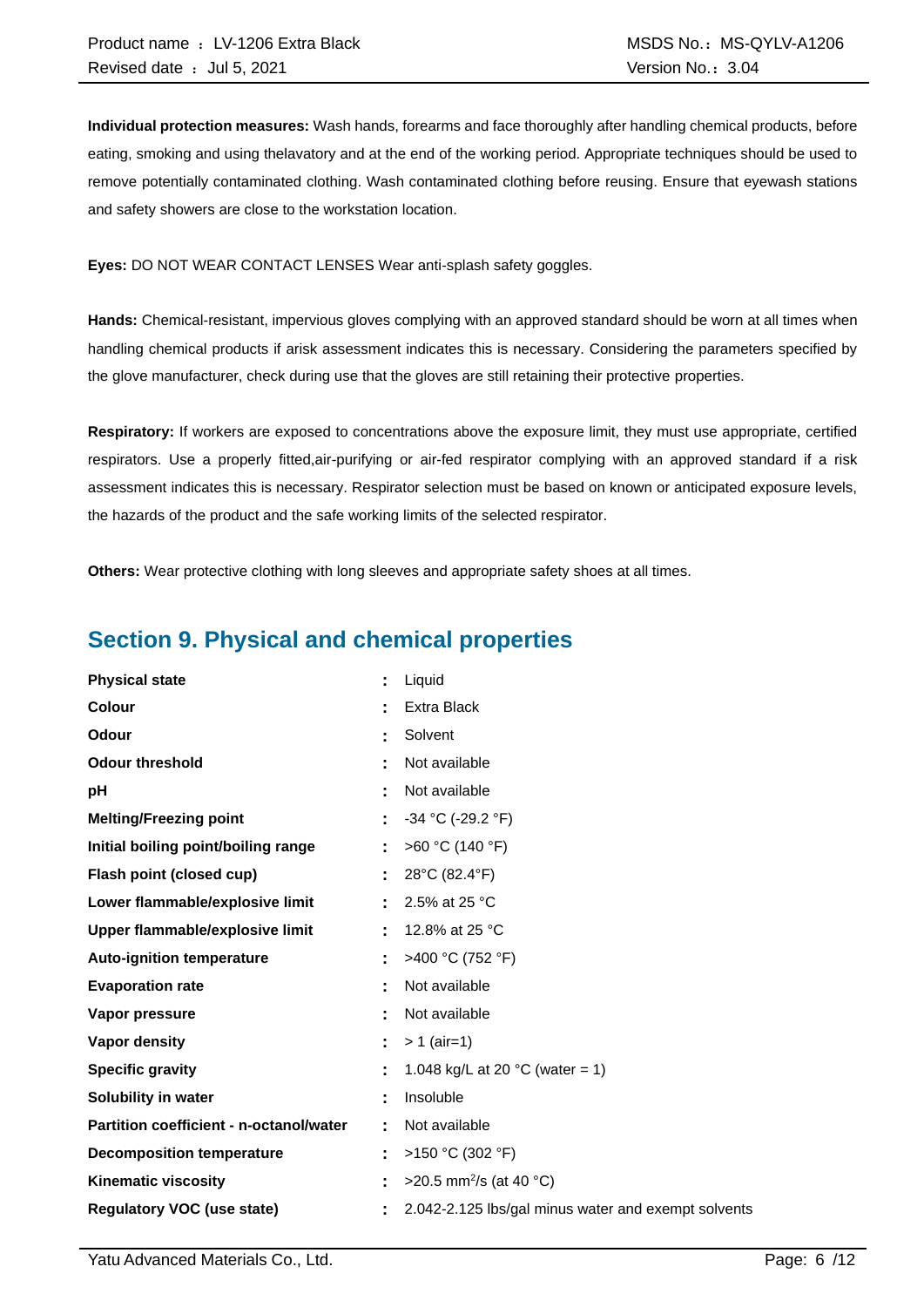### **Section 10. Stability and reactivity**

**Reactivity:** Stable under recommended conditions of storage and handling.

**Chemical stability:** The product is chemically stable under normal conditions of use.

**Possibility of hazardous reactions:** No dangerous or polymerization reactions will not occur under normal conditions of use. Danger of explosionwhen heated.

**Conditions to avoid:** Avoid electrical discharge. Keep away from sources of ignition, open flames and sparks, Keep away from incompatible products.

**Incompatible materials:** This product can attack certain types of plastic, rubber or coatings.

**Hazardous decomposition products:** Carbon monoxide and dioxide. Aldehydes. Carboxylic acids.

### **Section 11. Toxicological information**

| No. | CAS No. | Common name and synonyms    | (1) LD<br>oral | $(2)$ LD<br>skin        | $(3)$ LD<br>skin | $(4)$ LC<br>gases       | $(5)$ LC<br>vapors | $(6)$ LC<br>dusts-mist |
|-----|---------|-----------------------------|----------------|-------------------------|------------------|-------------------------|--------------------|------------------------|
|     | 98-56-6 | para-Chlorobenzotrifluoride | 13000          | <b>Not</b><br>available | 3300             | <b>Not</b><br>available | 22.00              | $>$ 5.00               |
| 2   | 67-64-1 | Acetone                     | 5800           | >15800                  | $>$ 15800        | <b>Not</b><br>available | 71.25              | $>$ 5.00               |
| 3   | 79-20-9 | Methyl acetate              | 6482           | $>$ 2000                | $>$ 2000         | <b>Not</b><br>available | >48.48             | $>$ 5.00               |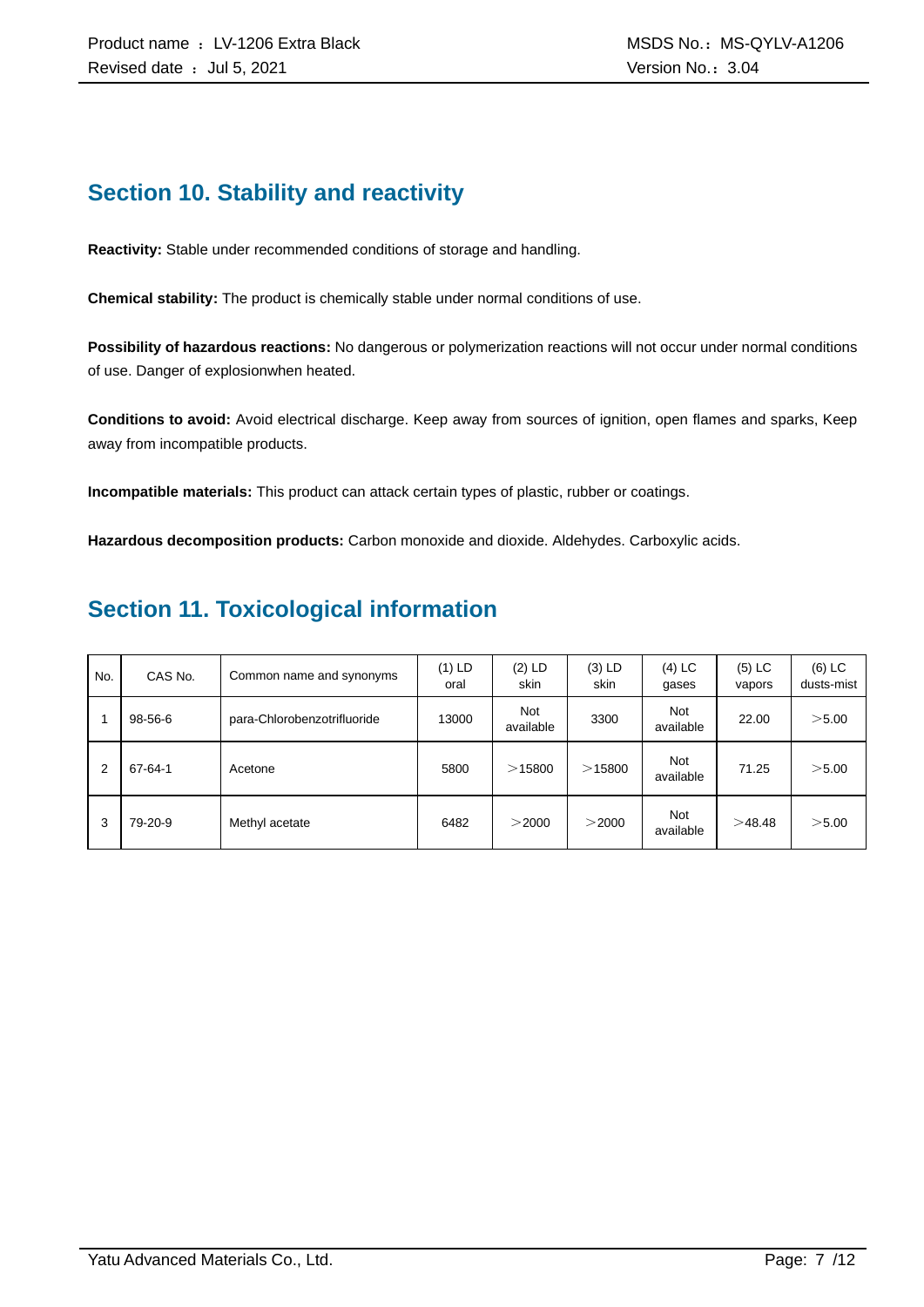- $(1)$  LD<sub>50</sub> oral mg/kg
- $(2)$  LD<sub>50</sub> skin mg/kg
- (3) LD<sub>50</sub> skin mg/kg
- $(4)$  LC<sub>50</sub> inhalationppmV 4h gases
- (5) LC<sup>50</sup> inhalation mg/l 4h vapors
- (6)  $LC_{50}$  inhalation mg/l 4h dusts-mist

**Routes of exposure:** This product is absorbed through the respiratory tract, skin and gastrointestinal tract.

**Symptoms:** This product is irritating to skin, eyes, respiratory and digestive tracts. The severity of symptoms can vary depending on the exposureconditions (contact time, product concentration, etc.). The worker may also develop cutaneous hypersensitivity. Cough, breathing pain, eye redness. Redness, flaking and cracking of the skin. Inhalation of high concentrations may cause headache, nausea, vomiting, dizziness, incoordination, confusion, stupor, drowsiness and death.

**Delayed and immediate effects:** This product is a serious irritant that may cause reversible damages to the cornea. May cause skin sensitization.May cause skin irritation. Following repeated or prolonged contact, it has a degreasing effect on the skin. Can cause depression of the central nervous system. May cause kidney damage. Inhalation of high concentrations vapors can cause narcotic effect. Studies suggest the possibility of an increase in congenital malformations.

| No. | CAS No. | Common name and<br>synonyms | <b>IARC</b>   | <b>ACGIH</b>   | Mutagenicity                                                                 | Effect on reproduction                                                                 |
|-----|---------|-----------------------------|---------------|----------------|------------------------------------------------------------------------------|----------------------------------------------------------------------------------------|
|     | 98-56-6 | para-Chlorobenzotrifluoride | 4             | A <sub>5</sub> | The data do not allow for an<br>adequate assessment of<br>mutagenic effects. | Not available                                                                          |
| 2   | 67-64-1 | Acetone                     | Not available | A4             | No effects shown.                                                            | The data do not allow for an<br>adequate evaluation of the<br>effects on reproduction. |
| 3   | 79-20-9 | Methyl acetate              | 4             | A <sub>5</sub> | The data do not allow for an<br>adequate assessment of<br>mutagenic effects. | Not available                                                                          |

#### **Cancer classification under IARC (International Agency for Research on Cancer)**

- Group 1: carcinogenic to humans.
- Group 2A: probably carcinogenic to humans.
- Group 2B: possibly carcinogenic to humans.
- Group 3: not classifiable as to its carcinogenicity to humans.
- Group 4: probably not carcinogenic to humans.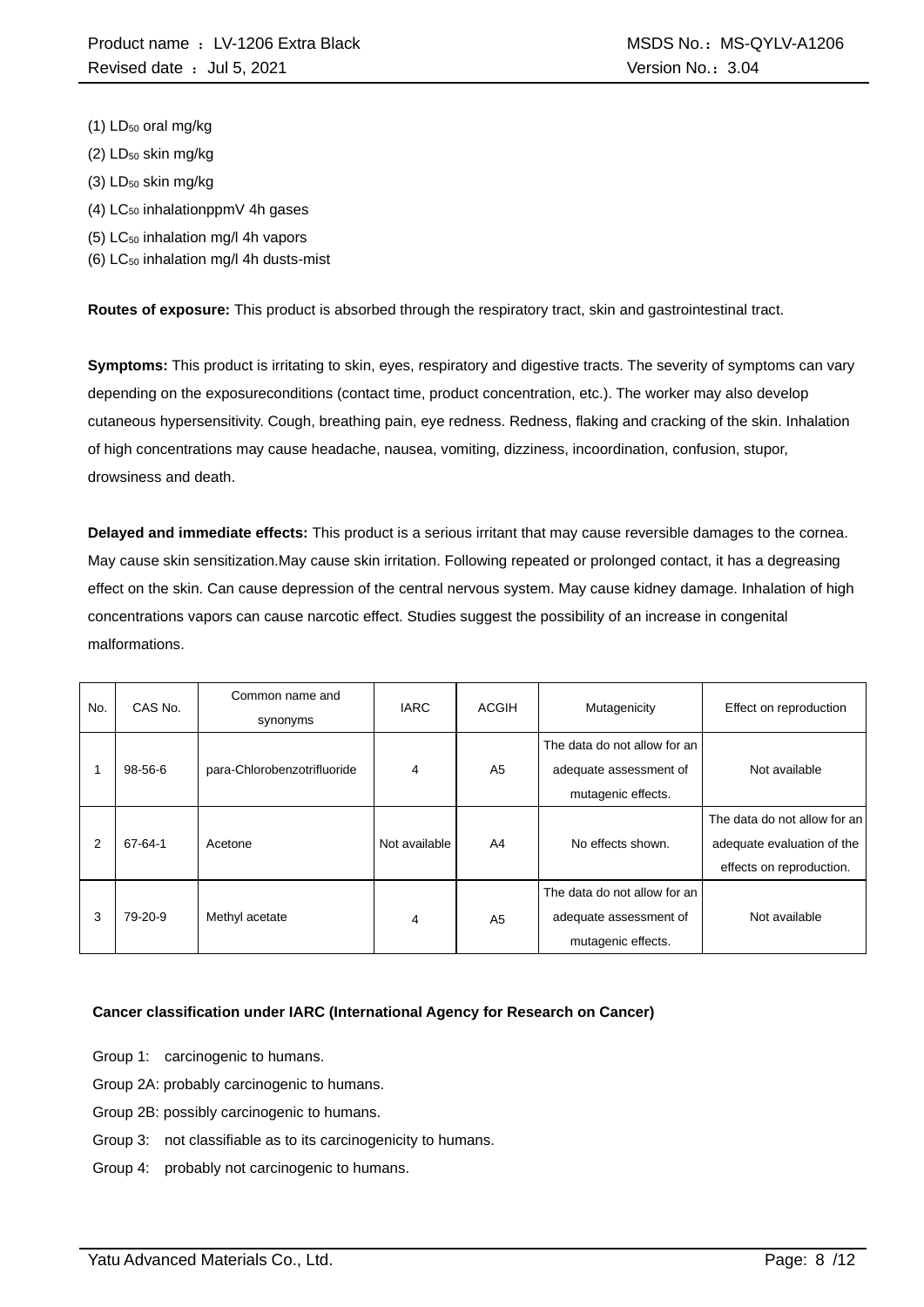#### **Cancer classification under ACGIH (American Conference of Governmental Industrial Hygienists)**

Group A1: confirmed human carcinogen.

Group A2: suspected human carcinogen.

Group A3: confirmed animal carcinogen with unknown relevance to humans.

Group A4: not classifiable as a human carcinogen.

Group A5: not suspected as a human carcinogen.

## **Section 12. Ecological information**

| No. |         |                             | %     | Persistent | Bio-         | Aquatic     |
|-----|---------|-----------------------------|-------|------------|--------------|-------------|
|     | CAS No. | Common name and synonyms    |       |            | accumulation | ecotoxicity |
|     | 98-56-6 | para-Chlorobenzotrifluoride | 20.15 | N/A        | N/A          | N/A         |
| 2   | 67-64-1 | Acetone                     | 3.65  | Yes        | <b>No</b>    | No          |
| 3   | 79-20-9 | Methyl acetate              | 5.5   | Yes        | <b>No</b>    | <b>No</b>   |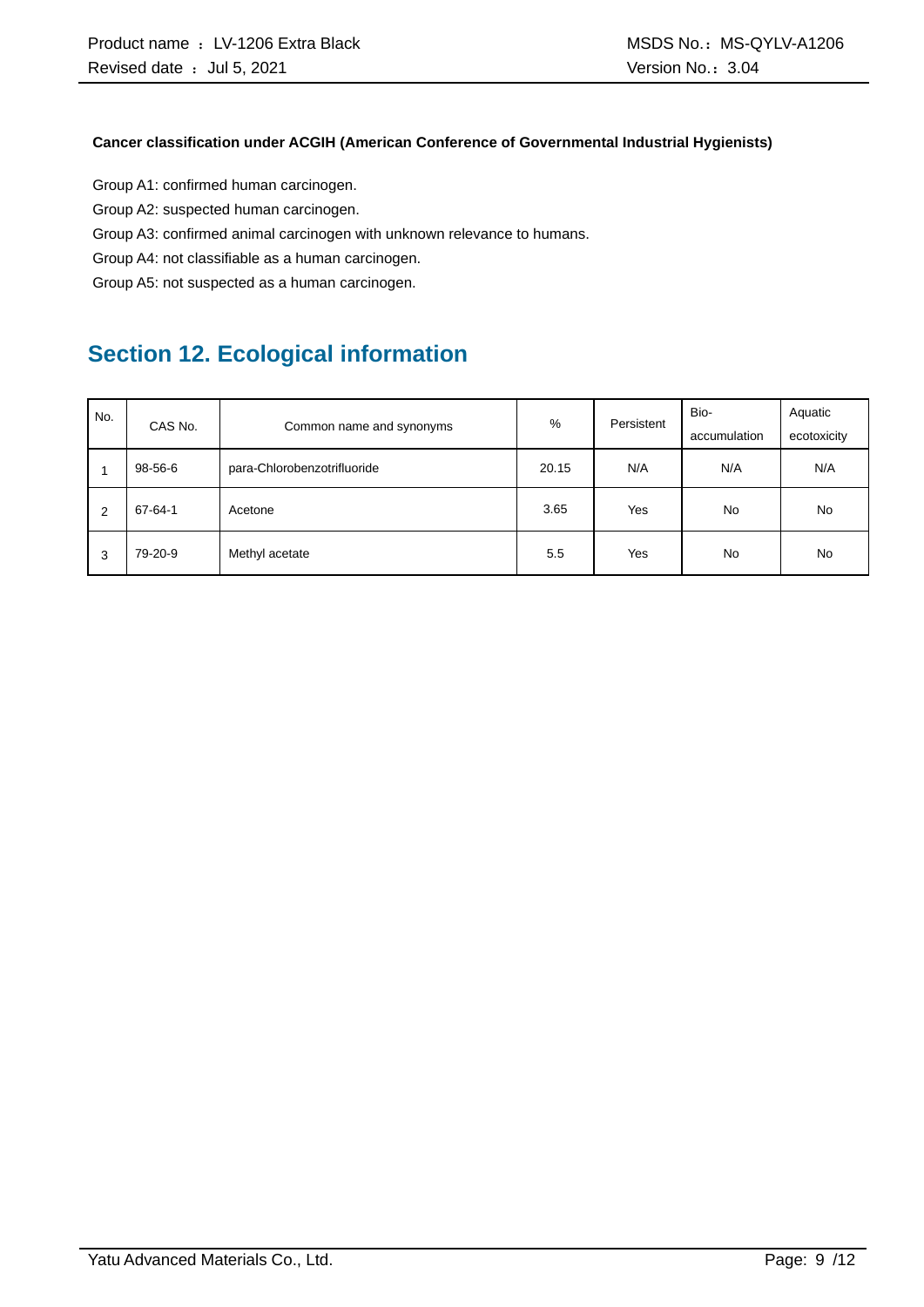| No. | CAS No.       |                             | %     | Ecotoxicity for aquatic | Ecotoxicity for aquatic | Aquatic           |
|-----|---------------|-----------------------------|-------|-------------------------|-------------------------|-------------------|
|     |               | Common name and synonyms    |       | organisms-Short term    | organisims-Long term    | ecotoxicity       |
|     |               |                             |       |                         | Toxic to aquatic life   | No known          |
| 1   | $98 - 56 - 6$ | para-Chlorobenzotrifluoride | 20.15 | Not available.          | with long lasting       | adverse effect to |
|     |               |                             |       |                         | effects.                | the environment.  |
|     |               |                             |       | No known adverse        | No known adverse        | No known          |
| 2   | 67-64-1       | Acetone                     | 3.65  |                         |                         | adverse effect to |
|     |               |                             |       | effect to aquatic life. | effect to aquatic life. | the environment.  |
|     |               |                             |       | No known adverse        | No known                | No known          |
| 3   | 79-20-9       | Methyl acetate              | 5.5   | effect to aquatic life  | adverse effect to       | adverse effect to |
|     |               |                             |       |                         | aquatic life.           | the environment.  |

### **Section 13. Disposal considerations**

**Methods of disposal:** The generation of waste should be avoided or minimized wherever possible. Dispose of surplus and non-recyclable productsvia a licensed waste disposal contractor. Disposal of this product, solutions and any by-products should at all times comply with the requirements of environmental protection and waste disposal legislation and any regional local authority requirements. Empty containers or liners may retain some product residues. Vapor from product residues may create a highly flammable or explosive atmosphere inside the container. Do not cut, weld or grind used containers unless they have been cleaned thoroughly internally.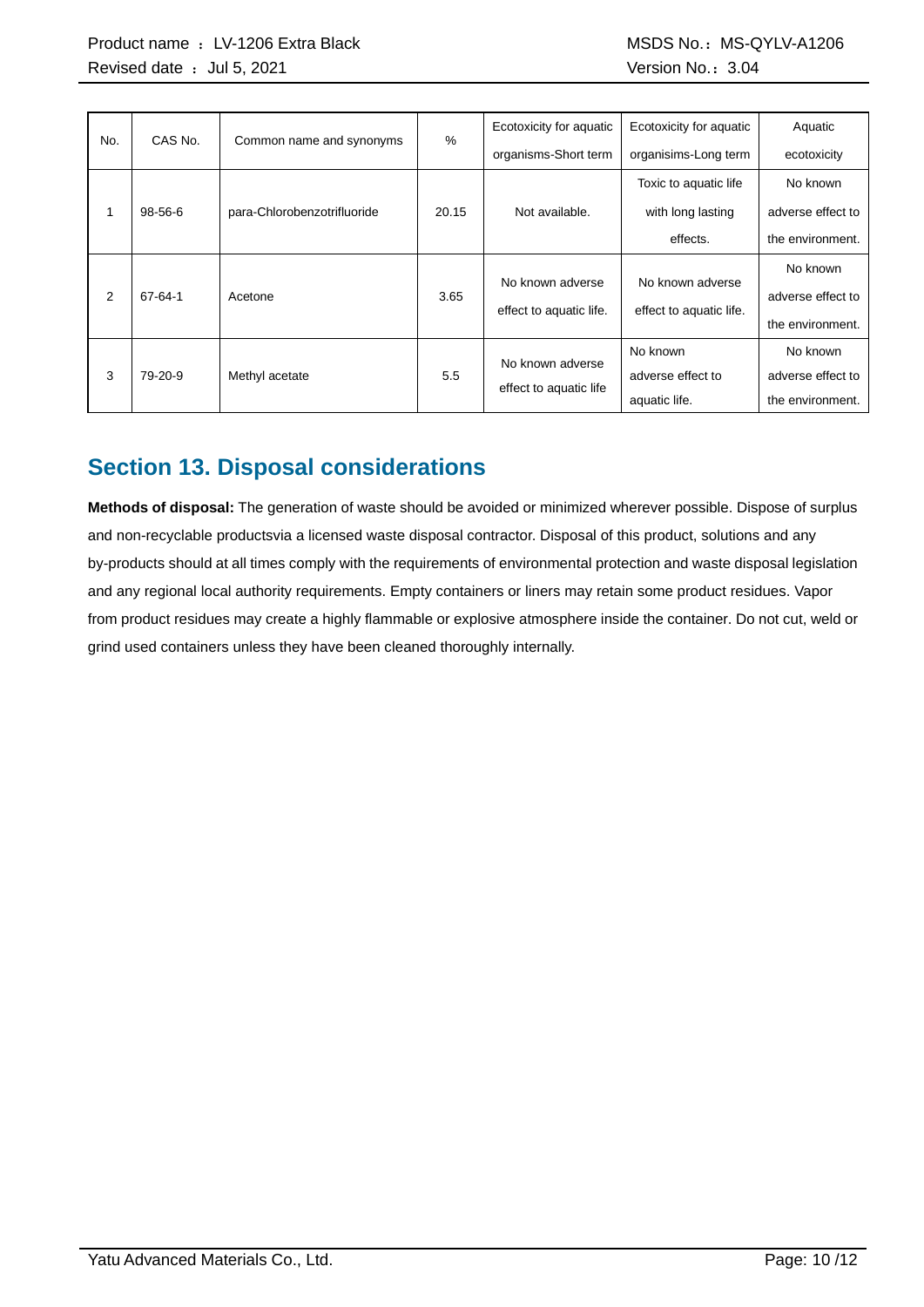### **Section 14. Transport information**

|                            | TDG          | <b>DOT</b>   | <b>IMDG</b>  | <b>IATA</b>  |
|----------------------------|--------------|--------------|--------------|--------------|
| UN number                  | 1263         | 1263         | 1263         | 1263         |
| Proper shipping name       | <b>PAINT</b> | <b>PAINT</b> | <b>PAINT</b> | <b>PAINT</b> |
| Transport hazard class(es) |              |              |              |              |
| Packing group              | Ш            | Ш            | Ш            | Ш            |

#### **Other information**

**Marine pollutant:** No

**IMDG:** Not applicable

#### **Exemption for limited quantity:** 5 L

In accordance with the Canadian Transport of Dangerous Goods regulations by Road, we use the 1.17 exemption when applicable. In accordance with 49 CFR article 172.315 for transportation by a mode other than air, we use the Limited quantities exemption when applicable.

**Special precautions:** Not applicable

**Others exemptions:** No other exemption.

### **Section 15. Regulatory information**

#### **Canada**

| No. | CAS No. | Common name and synonyms    | %     | <b>DSL</b> | <b>NDSL</b> | <b>NPRI</b> |
|-----|---------|-----------------------------|-------|------------|-------------|-------------|
|     | 98-56-6 | para-Chlorobenzotrifluoride | 20.15 | X          |             |             |
| C   | 67-64-1 | Acetone                     | 3.65  | X          |             |             |
| 3   | 79-20-9 | Methyl acetate              | 5.5   | X          |             |             |

#### **United-States**

| No. | CAS No. | Common name and synonyms    | %     | <b>TSCA</b> | PROP-65 | Right to know |
|-----|---------|-----------------------------|-------|-------------|---------|---------------|
|     | 98-56-6 | para-Chlorobenzotrifluoride | 20.15 | X           |         |               |
| 2   | 67-64-1 | Acetone                     | 3.65  | X           |         | X             |
| 3   | 79-20-9 | Methyl acetate              | 5.5   | X           |         | X             |

*All ingredients are listed on the EINECS or in compliance with the inventory.*

*The customer is responsible for determining the PPE (personal protection equipment) code for this material. The classification of the product and the SDS were developed in accordance with HPR and HazCom 2012.*